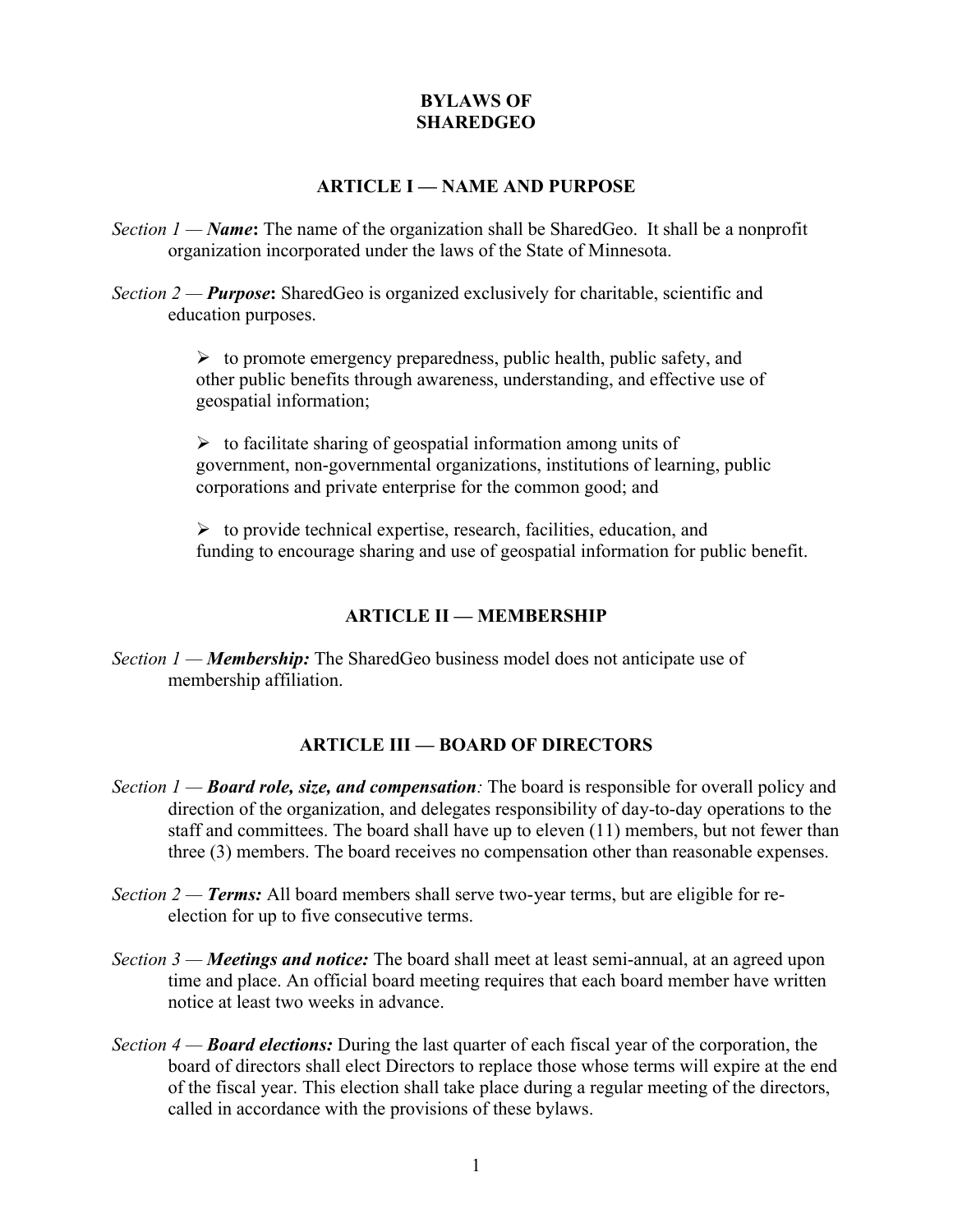- *Section 5 — Election procedures:* New directors shall be elected by a majority of directors present at such a meeting, provided there is a quorum present. Directors so elected shall serve a term beginning on the first day of the next fiscal year.
- *Section 6 Quorum:* A quorum must be attended by at least forty percent of board members for business transactions to take place and motions to pass.
- *Section 7 — Officers and duties:* There shall be three officers of the board, consisting of a chair, secretary and treasurer. Their duties are as follows:

*The chair* shall convene regularly scheduled board meetings, shall preside or arrange for other members of the Executive Committee to preside at each meeting in the following order: secretary, treasurer. The chair shall also chair committees on special subjects as designated by the board.

*The secretary* shall be responsible for keeping records of board actions, including overseeing the taking of minutes at all board meetings, sending out meeting announcements, distributing copies of minutes and the agenda to each board member, and assuring that corporate records are maintained.

*The treasurer* shall make a report at each board meeting. The treasurer shall chair the finance committee, assist in the preparation of the budget, help develop fundraising plans, and make financial information available to board members and the public.

- *Section 8 Vacancies:* When a vacancy on the board exists mid-term, the secretary must receive nominations for new members from present board members two weeks in advance of a board meeting. These nominations shall be sent out to board members with the regular board meeting announcement, to be voted upon at the next board meeting. These vacancies will be filled only to the end of the particular board member's term.
- *Section 9 — Resignation, termination, and absences:* Resignation from the board must be in writing and received by the secretary. A board member shall be terminated from the board due to excess absences defined as more than two unexcused absences from board meetings in a year. A board member may be removed for other reasons by a three-fourths vote of the remaining directors.
- *Section 10 Special meetings:* Special meetings of the board shall be called upon the request of the chair, or one-third of the board. Notices of special meetings shall be sent out by the secretary to each board member at least two weeks in advance.

### **ARTICLE IV — COMMITTEES**

*Section 1* — *Committee formation:* The board may create committees as needed, such as fundraising, public relations, data collection, etc. The board chair appoints all committee chairs that have not been prescribed herein.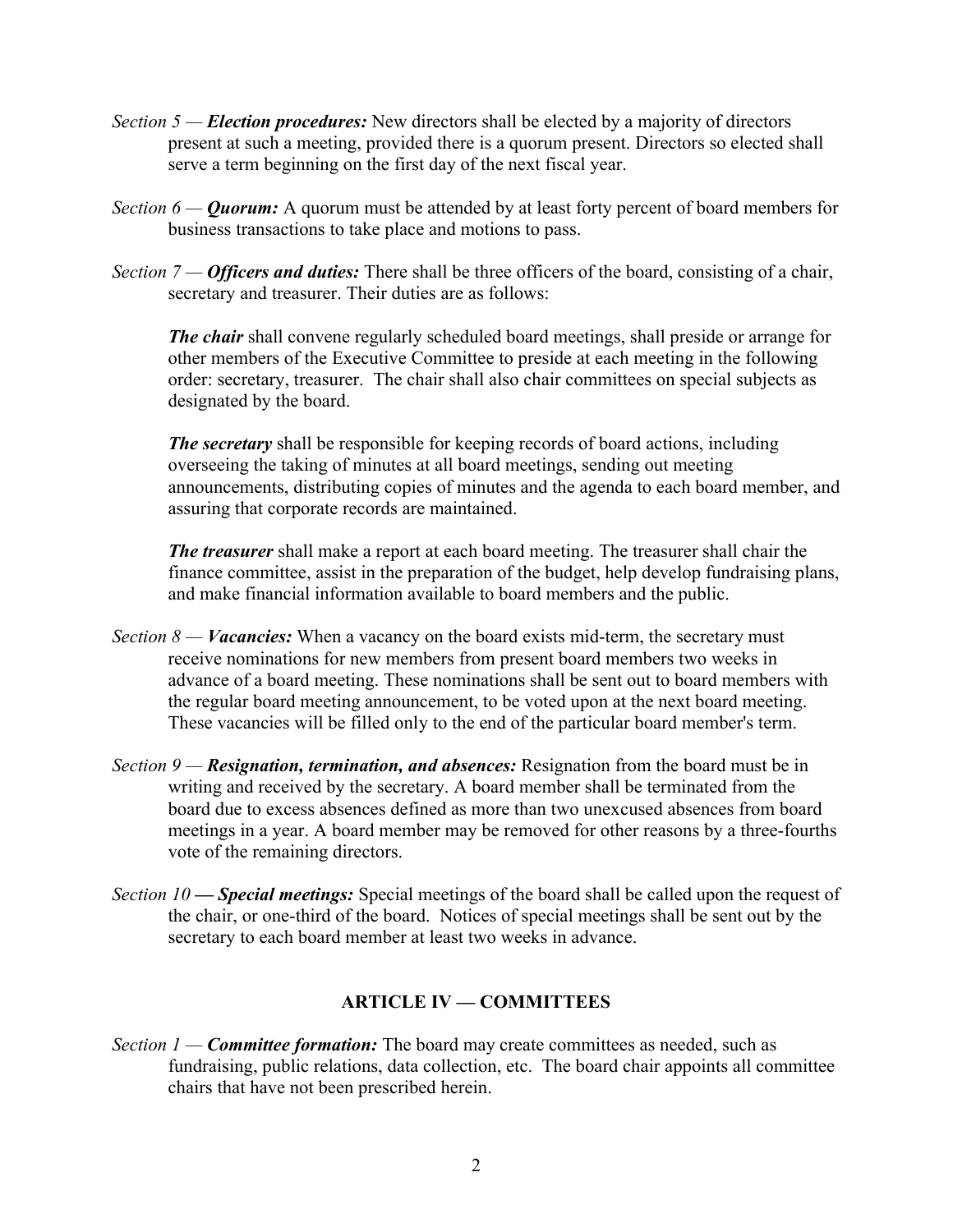- *Section 2 — Executive Committee:* The chair, secretary and treasurer of the board serve as the corporate Executive Committee. Except for the power to amend the articles of incorporation and bylaws, the Executive Committee shall have all the powers and authority of the board of directors in the intervals between meetings of the board of directors, and is subject to the direction and control of the full board.
- *Section 3 — Governance Committee:* The secretary will chair the Governance Committee, which will include two other board members. The Governance Committee is responsible for ongoing review of corporate policies, procedures and organizational structure, and providing recommendations to the board of directors and executive director concerning changes to those items. The Governance Committee will also monitor overall compliance with corporate requirements as prescribed in these bylaws, as well as any organization and policy manual that may be created in response to board direction. Breaches of theses business practices shall be brought to the immediate attention of the board of directors. At the end of each fiscal year, the Governance Committee will prepare a report that evaluates the overall performance and effectiveness of the corporation and staff as benchmarked against goals set for the year. This evaluation shall include a review of the board of directors.
- *Section 4 — Finance Committee:* The treasurer is the chair of the Finance Committee, which will include two other board members. The Finance Committee is responsible for developing and reviewing fiscal procedures, fundraising plan, and annual budget with staff and other board members. The board must approve the budget and all expenditures must be within budget. Any major change in the budget must be approved by the board or the Executive Committee. The fiscal year shall be the calendar year. Annual reports are required to be submitted to the board showing income, expenditures, and pending income. The financial records of the organization are public information and shall be made available to board members and the public.

### **ARTICLE V — EXECUTIVE DIRECTOR, OTHER CORPORATE OFFICERS, AND STAFF**

- *Section 1 Executive Director:* The executive director is hired by the board. The executive director has day-to-day responsibilities for the organization, including carrying out the organization's goals and policies. The executive director will attend all board meetings, report on the progress of the organization, answer questions of the board members and carry out the duties described in the job description. The board can designate other duties as necessary. As deemed appropriate for business circumstances, the executive director may serve on the board of directors, but only in the capacity of board secretary. The executive director is considered the principal corporate officer.
- *Section 2— Other corporate officers and staff:* The Executive Director will be responsible to the board for the effective and efficient employment of all staff personnel, to include the hiring, firing and direction of any other corporate officer positions created by the board of directors.